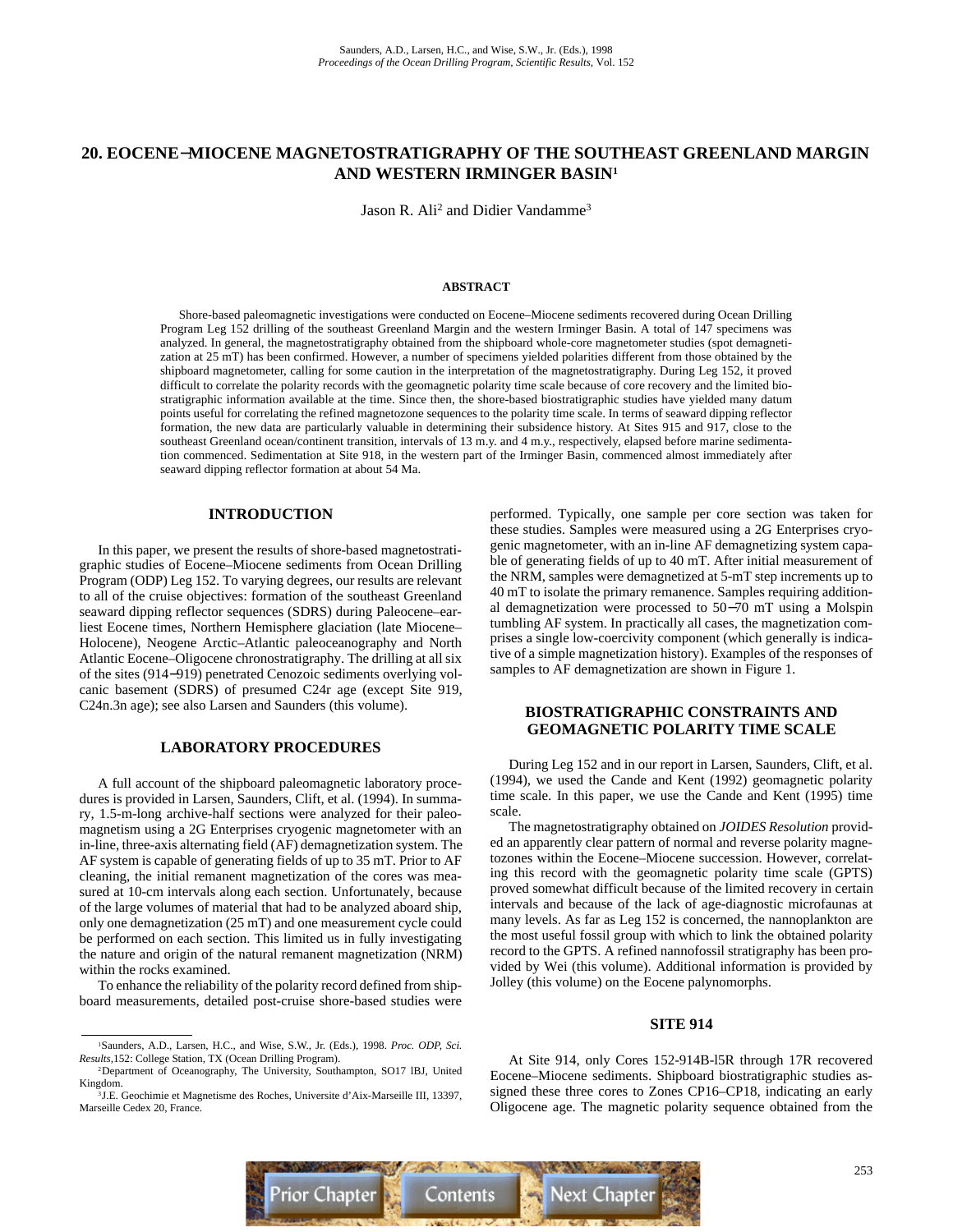

Figure 1. Examples of responses to AF demagnetization. Data plotted on Zijderveld (1967) diagrams. Closed symbols represent the vectors plotted on the horizontal plane and open symbols represent the vectors plotted on a vertical plane. Numbers alongside both vertical plane plots indicate the applied demagnetization field (mT). **A.** Sample 152-918D-25R-3, 14 cm. **B.** Sample 152-918D-36R-1, 114 cm.

cores was correlated with geomagnetic Chrons C13n–C12r although a number of other, theoretically plausible, correlations are possible. Shore-based paleomagnetic studies were not performed on material from this site. New biostratigraphic information indicates a narrower age range for the three cores (CP16) in support of the C13n–12r magnetostratigraphic correlation. Accordingly, the age of these cores is around 33 Ma (Cande and Kent, 1995).

### **SITE 915**

At Site 915, only Cores 152-915A-11R through 23R recovered middle through upper Eocene sediments; no Oligocene–Miocene sediments were cored. Shipboard measurements were taken only on Cores 152-915A-16R and 18R through 22R, where the sediments were undisturbed. The polarity sequence obtained shipboard is relatively simple, with Core 152-915A-16R carrying a normal polarity and Cores 152-915A-18R through 22R carrying a reverse polarity. Only slight modifications to the magnetostratigraphy are needed following shore-based work (Table 1). Sample 152-915A-16R-1, 102 cm, carries a reverse polarity magnetization, contrary to the normal polarity previously identified at this level. Samples 152-915A-18R-1, 61 cm, 21R-1, 126 cm, and 21R-2, 10 cm, carry unstable magnetizations, and the reverse polarity record at these levels must be regarded as suspect. Reliable polarity data have also been obtained from three levels that were not investigated on the ship (Table 1). This new information confirms the record of a dominantly reverse polarity magnetization in Cores 152-915A-18R through 22R, which, according to the sparse biostratigraphic data, suggests a correlation with Chron C18r (middle Eocene) that is considerably younger than the volcanic basement.

254

**Table 1. Summary of discrete specimen paleomagnetic data from Holes 915A, 916A, and 917A.**

| Core, section, | Depth  |                    | Polarity                 |                |  |
|----------------|--------|--------------------|--------------------------|----------------|--|
| interval (cm)  | (mbsf) | <b>Inc</b>         | Lab                      | Ship           |  |
| 152-915A-      |        |                    |                          |                |  |
| 16R-1, 102     | 131.32 | $-44.5$            | R                        | N              |  |
| 17R-CC, 3      | 139.51 | 73.0               | R                        | ND             |  |
| 18R-1, 61      | 149.21 | 9                  | R                        | R              |  |
| 18R-2, 33      | 150.43 | $-28.3$            | R                        | R              |  |
| 18R-3, 23      | 151.83 | $-32.6$            | R                        | R              |  |
| 18R-4, 26      | 151.86 | $-30.5$            | R                        | R              |  |
| 18R-CC, 23     | 153.40 | $-29.2$            | R                        | N <sub>D</sub> |  |
| 19R-1, 22      | 158.32 | $-25.3$            | R                        | R              |  |
| 19R-2, 102     | 160.62 | $-45.0$            | $\mathbb{R}$             | R              |  |
| 19R-3, 85      | 161.95 | $-38.6$            | R                        | R              |  |
| 19R-4, 40      | 163.00 | $-51.8$            | R                        | R              |  |
| 20R-1, 19      | 163.09 | $-49.3$            | R                        | R              |  |
| 20R-2, 79      | 165.19 | $-71.0$            | R                        | N <sub>D</sub> |  |
| 21R-1, 126     | 169.16 | $\overline{\cdot}$ | $\overline{\cdot}$       | R              |  |
| 21R-2, 10      | 169.50 | 9                  | $\overline{\mathcal{L}}$ | R              |  |
| 21R-3, 73      | 171.63 | $-22.0$            | $\mathbb{R}$             | R              |  |
| 21R-4, 75      | 173.15 | $-35.6$            | $\mathbb{R}$             | $\mathsf{R}$   |  |
| 21R-5, 34      | 174.24 | $-33.6$            | $\mathbb{R}$             | R              |  |
| 22R-1, 29      | 177.79 | $-45.7$            | R                        | R              |  |
| $22R-2, 1$     | 179.01 | $-23.0$            | R                        | R              |  |
| 22R-3, 13      | 180.63 | $-24.3$            | R                        | R              |  |
| 152-916A-      |        |                    |                          |                |  |
| 13R-1, 78      | 79.38  | 75.8               | N                        | N              |  |
| 13R-2, 23      | 80.33  | 80.5               | N                        | N              |  |
| 13R-2, 55      | 80.65  | 79.4               | N                        | N              |  |
| 152-917A-      |        |                    |                          |                |  |
| 4R-1, 103      | 29.73  | ?                  | ?                        | R              |  |
| 4R-2, 91       | 31.11  | $-18.6$            | $\mathbb{R}$             | R              |  |

Notes: Inc = characteristic remanent magnetization inclination. In Inc column, ? = no characteristic direction. Lab/Ship = polarity of equivalent levels from discrete samples analyzed onshore and shipboard whole-core determinations;  $N =$  normal,  $R =$ reverse,  $?$  = indeterminate, and  $ND$  = no data.

#### **SITE 916**

Normal polarity data from sediments assumed from seismic stratigraphy to be of Eocene–Oligocene age were obtained from Cores 152-916A-13R and 14R, immediately above basement (Table 1). Unfortunately, shore-based biostratigraphic studies (Wei, this volume) have not yielded any fossil markers from this interval. Thus, it is not possible to correlate the magnetostratigraphy with the GPTS.

#### **SITE 917**

A single hole (917A) was drilled at this site through a 41.9-mthick, post-SDRS sedimentary cover. In the sediments, magnetic polarity data were obtained only from Core 152-917A-4R (reversely magnetized). Subsequent shore-based studies yielded a CP14a (middle Eocene) nannoplankton date for this core (Wei, this volume). Shore-based paleomagnetic studies were performed on two specimens (Table 1). Sample 152-917A-4R-1, 103 cm, yielded an indeterminate polarity. Sample 152-917A-4R-2, 91 cm, confirms the presence of a reverse polarity magnetization in this core. Linkage to Chron C21r is the only feasible correlation for this magnetozone.

### **SITE 918**

At Site 918, 120 specimens were analyzed from the ~690-mthick, Eocene–Miocene sequence drilled in Hole 918D. On the whole, there is good agreement between ship and shore-based polarity determinations, except at levels within Cores 152-918D-42R and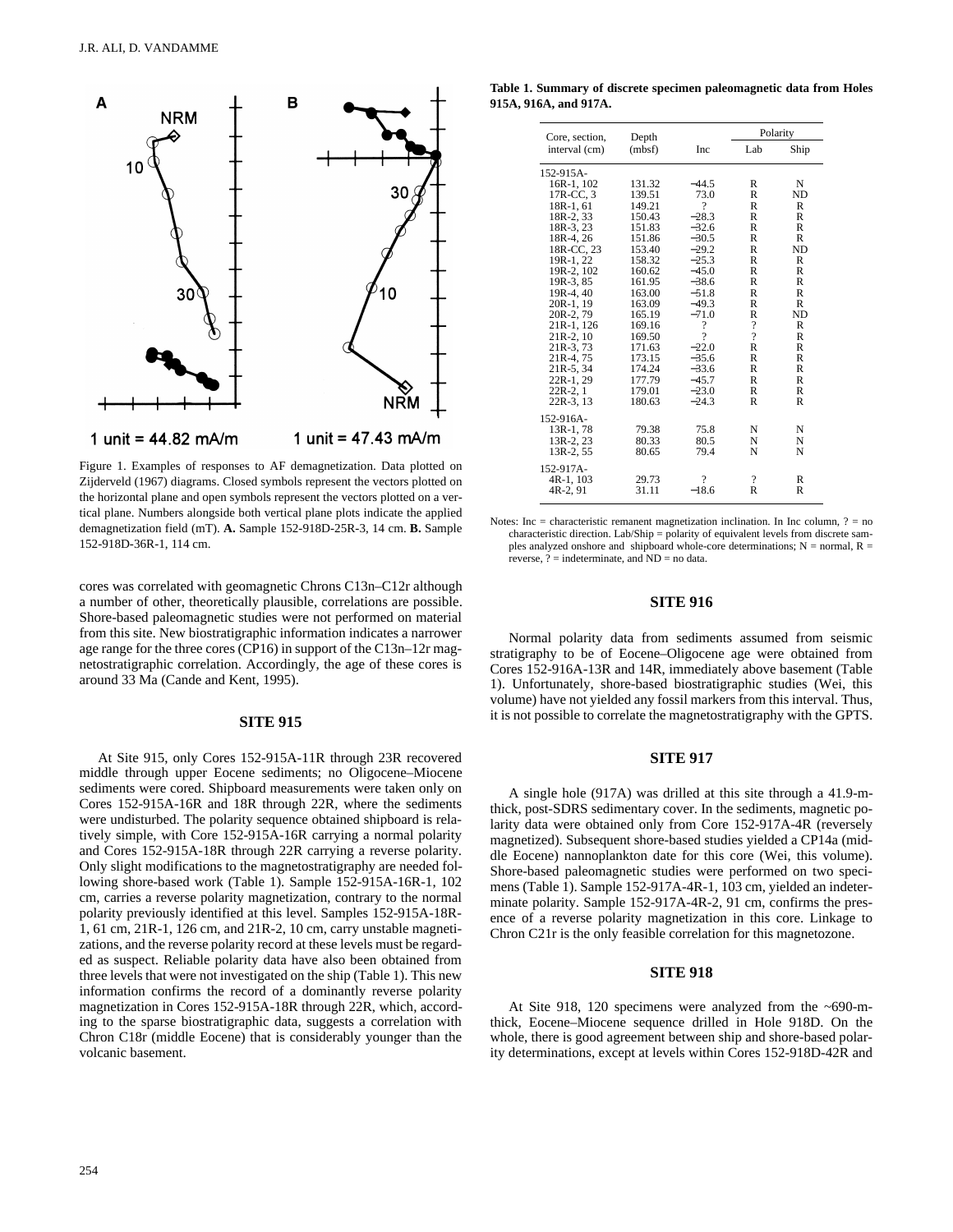| Core, section, | Depth  |                | Polarity                 |                          | Core, section, | Depth   |                | Polarity                 |                          |
|----------------|--------|----------------|--------------------------|--------------------------|----------------|---------|----------------|--------------------------|--------------------------|
| interval (cm)  | (mbsf) | Inc            | Lab                      | Ship                     | interval (cm)  | (mbsf)  | Inc            | Lab                      | Ship                     |
| 152-918D-      |        |                |                          |                          |                |         |                |                          |                          |
| 24R-1, 35      | 503.54 | 54.2           | N                        | N                        | 42R-3, 105     | 680.84  | 24.6           | R                        | N                        |
| 24R-2, 27      | 504.96 | $-62.7$        | $\mathbb{R}$             | $\mathbb{R}$             | 42R-3, 144     | 681.23  | $-38.4$        | $\mathbb R$              | $\gamma$                 |
| 24R-3, 21      | 506.21 | $-50.8$        | R                        | R                        | 42R-4, 52      | 681.82  | $-47.0$        | R                        | $\mathbb R$              |
| 25R-1, 81      | 513.60 | $-66.6$        | $\mathbb{R}$             | $\mathbb{R}$             | 42R-4, 131     | 682.60  | $-53.6$        | $\mathbb{R}$             | R                        |
| 25R-2, 24      | 514.03 | $-46.7$        | $\mathbb{R}$             | $\overline{R}$           | 42R-5, 113     | 683.92  | $-64.1$        | $\overline{\mathsf{R}}$  | $\overline{\mathsf{R}}$  |
| 25R-3, 14      | 514.50 | $-67.0$        | R                        | R                        | 44R-1, 47      | 697.56  | 62.3           | N                        | N                        |
| 25R-5, 19      | 517.12 | 64.8           | N                        | N                        | 44R-3, 143     | 700.52  | 62.9           | N                        | N                        |
| 27R-1, 30      | 532.39 | $-63.8$        | $\mathbb{R}$             | $\mathbb{R}$             | 44R-4, 52      | 701.12  | 75.2           | N                        | N                        |
| 27R-2, 17      | 533.76 | $-63.6$        | $\mathbb R$              | R                        | $44R-5, 4$     | 702.50  | 55.0           | N                        | N                        |
| 27R-3, 30      | 535.39 | $-62.8$        | $\mathbb R$              | R                        | 47R-2, 55      | 725.74  | $-30.7$        | R                        | $\mathbb{R}$             |
| 28R-1, 48      | 542.27 | $-63.7$        | $\mathbb R$              | R                        | 47R-2, 86      | 726.05  | $-70.9$        | R                        | N                        |
| 28R-2, 81      | 544.10 | 70.4           | N                        | N                        | 51R-1, 83      | 764.02  | $-36.7$        | $\mathbb{R}$             | N                        |
| 28R-3, 37      | 545.16 | 70.3           | N                        | N                        | 51R-2, 128     | 765.97  | $-42.1$        | R                        | $\mathbb R$              |
| 2BR-4, 35      | 546.64 | 67.4           | N                        | N                        | 51R-4, 25      | 767.95  | 72.5           | N                        | N                        |
| 29R-1, 58      | 551.97 | 72.9           | N                        | N                        | 51R-5, 145     | 770.64  | 53.4           | N                        | N                        |
| 29R-2, 36      | 553.25 | 67.0           | N                        | N                        | 52R-1, 122     | 774.11  | 53.4           | N                        | N                        |
| 29R-CC, 13     | 554.16 | $-71.7$        | $\mathbb{R}$             | <b>ND</b>                | 52R-3, 58      | 776.47  | 60.9           | N                        | N                        |
| 31R-1, 86      | 571.55 | $-57.1$        | $\mathbb R$              | R                        | 52R-4, 32      | 777.71  | 65.2           | N                        | N                        |
| 32R-1, 98      | 581.27 | 71.6           | N                        | N                        | $52R - 5, 80$  | 779.70  | $-53.5$        | $\mathbb R$              | $\mathbb R$              |
| 33R-CC, 10     | 591.49 | 72.4           | N                        | ND                       | 53R-1, 35      | 782.84  | 70.0           | N                        | N                        |
| 34R-1, 20      | 599.79 | $-52.0$        | $\mathbb{R}$             | R                        | 53R-1, 62      | 783.11  | 68.4           | N                        | N                        |
| 34R-1, 106     | 600.65 | 57.8           | $\mathbb{R}$             | $\mathbf N$              | 53R-1, 116     | 783.65  | 76.8           | N                        | N                        |
| 34R-2, 5       | 601.14 | $-52.1$        | $\mathbb R$              | R                        | 53R-2, 22      | 784.21  | $-31.8$        | $\mathbb R$              | $\mathbb R$              |
| 35R-1, 18      | 609.38 | 3.3            | $\overline{\cdot}$       | $\overline{\mathcal{L}}$ | 53R-2, 134     | 785.33  | 55.0           | N                        | N                        |
| 36R-1, 114     | 620.03 | 60.4           | N                        | N                        | 53R-3, 19      | 785.68  | $-43.9$        | $\mathbb{R}$             | $\mathbb{R}$             |
| 36R-CC, 3      | 622.83 | $-66.0$        | $\mathbb R$              | R                        | 53R-3, 8       | 785.87  | $-42.4$        | R                        | R                        |
| 37R-1, 132     | 629.91 | $-55.6$        | $\mathbb R$              | R                        | 53R-3, 10      | 786.45  | $-61.4$        | R                        | R                        |
| 37R-2, 79      | 630.88 | $-50.9$        | $\mathbb R$              | R                        | 53R-5, 16      | 789.48  | $-48.4$        | R                        | R                        |
| 37R-2, 121     | 631.30 | 80.2           | N                        | $\mathbb{R}$             | 53R-6, 41      | 790.92  | $-49.1$        | $\mathbb{R}$             | $\overline{R}$           |
| 37R-3, 8       | 631.67 | $-43.5$        | $\mathbb R$              | R                        | 55R-1, 35      | 802.14  | 67.5           | N                        | N                        |
| 37R-3, 54      | 632.13 | 74.6           | N                        | N                        | 55R-3, 38      | 805.17  | 76.4           | N                        | N                        |
| 37R-4, 23      | 633.32 | 62.2           | N                        | N                        | 55R-5, 16      | 807.67  | 65.8           | N                        | $\mathbb{R}$             |
| 38R-2, 127     | 640.97 | 54.1           | N                        | N                        | 55R-6, 41      | 809.42  | 67.2           | R                        | R                        |
| 38R-4, 74      | 643.43 | 80.7           | N                        | N                        | 57R-1, 112     | 822.11  | $-55.1$        | $\mathbb{R}$             | R                        |
| 38R-6, 19      | 645.88 | 68.9           | N                        | N                        | 57R-2, 134     | 823.83  | $\overline{?}$ | R                        | R                        |
| 39R-1, 27      | 648.16 | $\gamma$       | $\gamma$                 | N                        | 57R-3, 144     | 825.43  | $-26.3$        | $\mathbb{R}$             | $\overline{R}$           |
| 39R-1, 52      | 648.41 | 84.0           | N                        | N                        | 57R-4, 36      | 825.85  | 69.1           | N                        | N                        |
| 39R-1, 96      | 648.86 | $\gamma$       | $\gamma$                 | N                        | $62R-1, 7$     | 869.37  | $\gamma$       | $\overline{?}$           | $\overline{\mathcal{L}}$ |
| 39R-1, 137     | 649.26 | 62.9           | N                        | N                        | $62R-2, 30$    | 871.11  | 68.5           | N                        | N                        |
| 39R-2, 18      | 649.57 | $-44.6$        | $\mathbb R$              | $\mathbb R$              | 63R-1, 87      | 879.76  | $-19.4$        | R                        | N                        |
| 39R-2, 123     | 650.62 | $-61.6$        | R                        | $\mathbb{R}$             | 63R-2, 32      | 880.71  | $-53.4$        | R                        | R                        |
| 39R-3, 11      | 651.00 | 70.1           | N                        | N                        | 74R-1, 24      | 982.93  | 69.1           | N                        | N                        |
| 39R-3, 21      | 651.10 | 9              | $\gamma$                 | N                        | 75R-1, 39      | 992.68  | $-43.7$        | R                        | N                        |
| 39R-3, 114     | 652.03 | $\overline{?}$ | $\overline{\mathcal{L}}$ | $\overline{?}$           | 75R-2, 52      | 994.31  | 58.9           | N                        | N                        |
| 39R-5, 14      | 654.03 | $-61.2$        | $\mathbb R$              | $\mathbb{R}$             | 75R-3, 71      | 996.00  | 47.3           | N                        | N                        |
| 39R-6, 64      | 656.03 | $-62.7$        | $\mathbb{R}$             | $\mathbb{R}$             | 75R-4, 26      | 996.55  | 48.7           | N                        | N                        |
| 40R-1, 46      | 657.95 | $-52.5$        | $\mathbb R$              | $\mathbb R$              | 76R-1, 51      | 1002.50 | $-36.7$        | $\mathbb{R}$             | N                        |
| 40R-2, 128     | 660.27 | 52.1           | R                        | $\mathbb{R}$             | 77R-1, 20      | 1011.79 | 4.2            | $\overline{\mathcal{L}}$ | N                        |
| 40R-4, 91      | 662.80 | 56.7           | N                        | N                        | 78R-1, 21      | 1021.40 | 65.0           | N                        | N                        |
| $40R-6, 11$    | 664.60 | 65.1           | N                        | $\mathbf N$              | 79R-1, 9       | 1030.98 | 77.1           | N                        | N                        |
| $41R-1, 92$    | 668.11 | -45.1          | N                        | N                        | 80R-1, 27      | 1040.86 | 38.5           | R                        | N                        |
| 41R-3, 146     | 671.65 | 64.4           | N                        | N                        | 89R-1, 15      | 1127.54 | 46.9           | N                        | N                        |
| 41R-5, 127     | 674.47 | 59.8           | N                        | <b>ND</b>                | 89R-4, 31      | 1131.70 | 59.1           | R                        | $\mathbb{R}$             |
| 41R-CC, 24     | 674.94 | 73.7           | N                        | N                        | 90R-3, 82      | 1139.75 | $-67.0$        | N                        | N                        |
| 42R-1, 72      | 677.51 | 73.9           | N                        | N                        | 93R-1, 24      | 1165.99 | 44.7           | N                        | N                        |
| 42R-2, 12      | 678.41 | $-25.3$        | $\mathbb{R}$             | N                        | 93R-1, 135     | 1167.14 | 69.0           | N                        | N                        |
| 42R-2, 74      | 679.04 | 29.0           | N                        | N                        | 95R-1, 18      | 1180.57 | $-63.9$        | $\mathbb R$              | N                        |
| 42R-2, 141     | 679.70 | 44.0           | $\mathbb R$              | R                        | 95R-2, 20      | 1181.00 | $-72.8$        | R                        | N                        |
| 42R-3, 39      | 680.18 | $-35.9$        | $\mathbb{R}$             | $\gamma$                 | 95R-3, 74      | 1183.03 | 39.3           | N                        | $\overline{\mathsf{R}}$  |
| $42R-3, 70$    | 680.49 | 43.0           | $\mathbb{R}$             | $\gamma$                 | 96R-1, 33      | 1185.42 | $-25.8$        | R                        | $\mathbb{R}$             |

|  |  | Table 2. Summary of discrete specimen paleomagnetic data from Hole 918D. |  |
|--|--|--------------------------------------------------------------------------|--|
|  |  |                                                                          |  |

Notes: Inc = characteristic remanent magnetization inclination. In Inc column, ? = no characteristic direction. Lab/Ship = polarity of equivalent levels from discrete samples analyzed onshore and shipboard whole-core determinations;  $N =$  normal,  $R =$  reverse,  $? =$  indeterminate, and  $ND =$  no data.

95R. (Table 2). Although core recovery averaged ~35%, two major intervals (703–763 meters below seafloor [mbsf] and 825−1127 mbsf) had almost negligible recovery, making correlation between magnetozones and the GPTS difficult (Fig. 2).

Nannoplankton studies have been conducted on more than 170 Eocene–Miocene specimens (Wei, this volume). Additionally, 25 samples from the Eocene succession have been examined for palynomorphs (Jolley, this volume).

The most reliable magnetobiostratigraphic information comes from the lower part of the sequence, between about 1118 and 1189 mbsf, where the biostratigraphic data permit reasonably sound correlations. The proposed correlations are: end C24r at 1185 mbsf, C24n.3n at 1185−1180 mbsf, C24n.1n at 1168−1166 mbsf, C23n at 1158−1156 mbsf, C22n–C20n at 1148−1127 mbsf, and C19n at 1119−1118 mbsf. Other possible correlations higher in the sequence are: Chrons C6n at 807−802 mbsf, C5Dr–5Cn at 792−766 mbsf, C5AC/5AD or C5AC–AD at 703−696 mbsf, C5r at 658−651 mbsf, and C3r at 516−505 mbsf.

Basement at Site 918 almost certainly formed during Chron C24r (Larsen and Saunders, this volume). Therefore, there is only a minimal time lag between SDRS formation and subsidence to a depth at which marine sedimentation commenced (Chron C24r).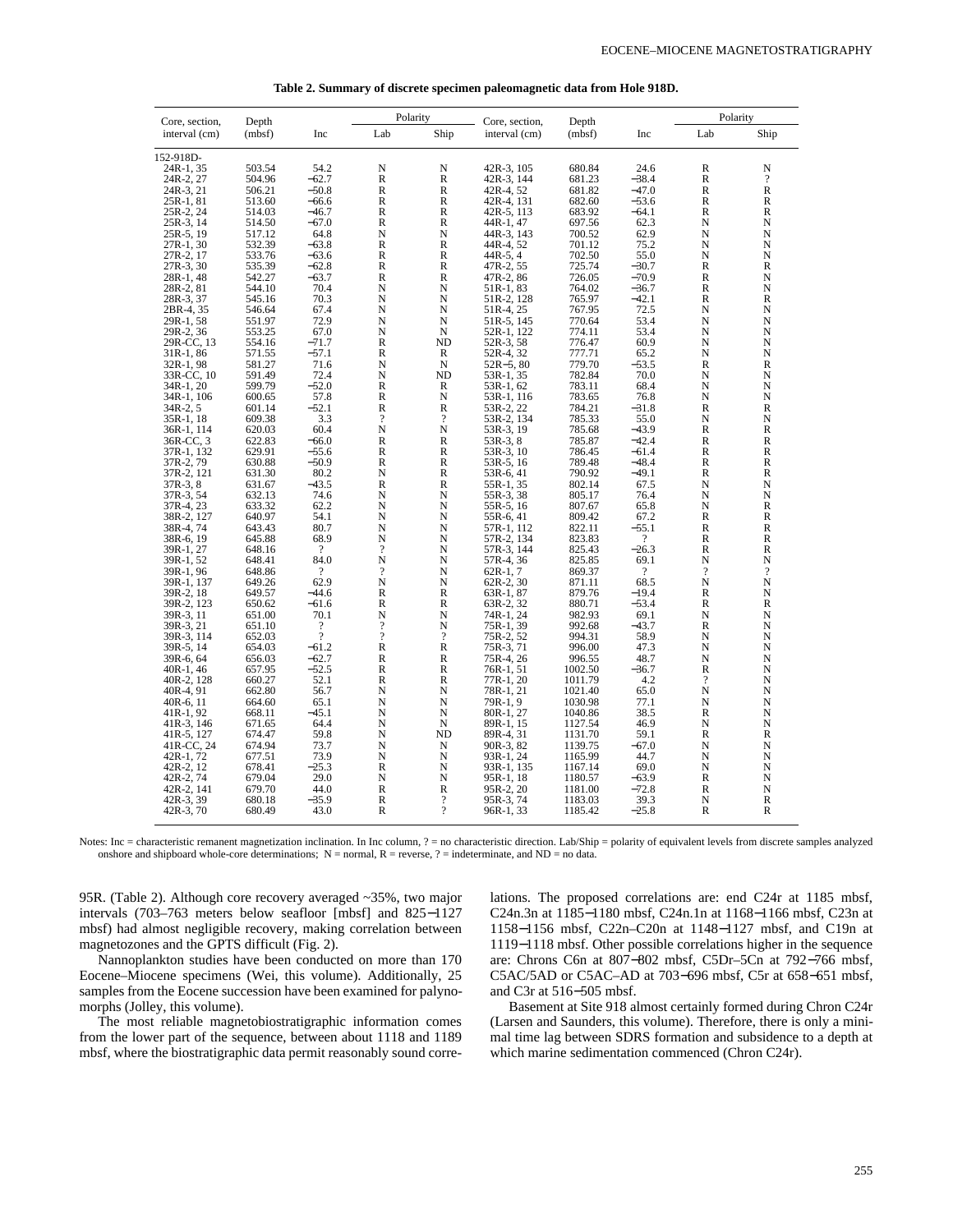

Figure 2. Magnetostratigraphy of Hole 918D, western Irminger Basin. Polarity bars adjacent to the depth scale represent shipboard whole-core determinations. Thin bars to the right of these represent the polarities of discrete specimens. Nannofossil biostratigraphy (CP9b–CN10) based on Wei (this volume). Palynology based on Jolley (this volume). Although all the correlated magnetozones have queries associated with them, those spanning Chrons C24r through C19n are considered reliable.